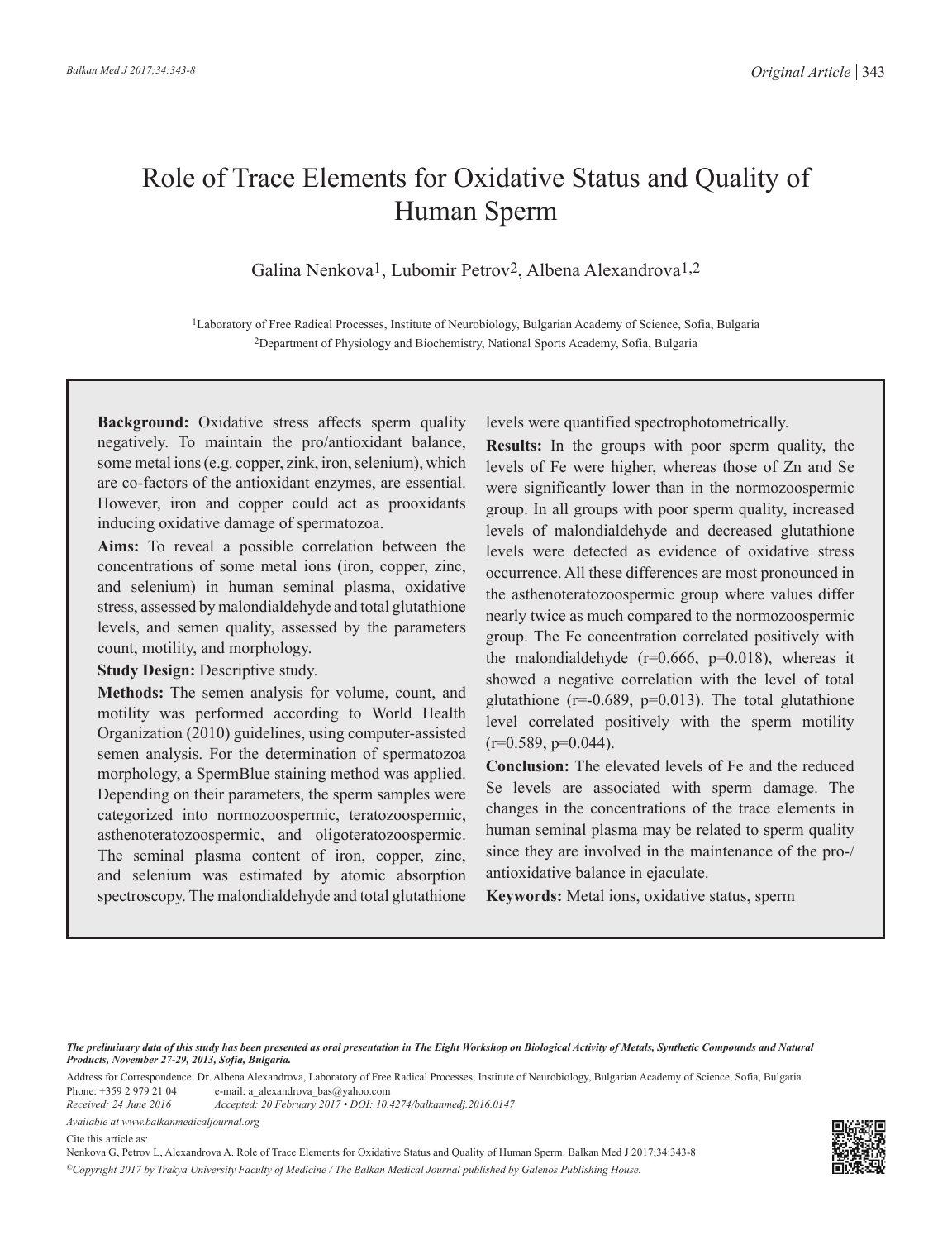Currently, infertility is becoming an increasingly widespread problem globally. In developed countries, infertility affects 3.5% to 16.7% of couples, and in less developed ones, 6.9% to 9.3% (1). Male infertility is as common as female infertility. About 30% of the issues involved with infertility are due to the man and another 30% due to the woman, while 30% result from complications with both partners, and in a further 10% of cases, the cause is unknown. Male factor infertility is a complex disorder. Many studies indicate that oxidative stress is one of the factors that influence negatively the fertility potential of spermatozoa. Oxidative stress is defined as a disruption in the balance between reactive oxygen species (ROS) production and the ROS scavenger capacity of the antioxidant system. ROS are a product of oxidative metabolism and at physiological levels are required for normal sperm functions such as hyperactivation, capacitation, and acrosome reaction (2). However, excessive ROS can be toxic, because in exceeding the available antioxidants, these highly reactive species can react with nearby molecules and can cause DNA, protein, and lipid molecules peroxidative damage within the cell (2). In turn, oxidative alterations provoke sperm dysfunction such as a loss of motility and viability, and impairment of sperm-oocyte fusion (3). Therefore, it is essential that the antioxidant system effective in order to overcome these conditions. Seminal plasma is rich in antioxidants (4) such as vitamins C  $(5)$  and E  $(6)$ , glutathione  $(GSH)$   $(6)$ , urate  $(5)$ , etc. In addition, there are 3 main enzymes that carry sperm protection: catalase (CAT), superoxide dismutase (SOD), and glutathione peroxidase (GPx) (7). The metal ions copper and zinc are cofactors of SOD, iron is a co-factor of CAT, and selenium is a co-factor of GPx. Therefore, the availability of these metals in the organism plays a beneficial role, because they influence the activity of the corresponding enzymes. However, iron and copper could act as prooxidants, catalysing the formation of hydroxyl (OH) radicals from superoxide anion radicals  $(O<sub>2</sub>-)$  and hydrogen peroxide  $(H_2O_2)$  (7,8). Hydroxyl radicals are highly reactive with a very short half-life and an extremely limited diffusion capacity. In practice, they attack and oxidize the first molecule they meet. Today it is assumed that OH have the most damaging effect on cell structures. The most vulnerable to oxidative attack are plasma membranes, due to the high percentage of polyunsaturated fatty acids in their composition. It has been suggested that the peroxidation of membrane lipids is largely responsible for sperm dysfunction (8).

This dual role of metal ions provokes our interest in investigating the concentration of cоpper, zinc, irоn, and selеnium in normal and pathological human semen and their impact on oxidative stress occurrence, evaluated by the levels of malondialdehyde (MDA) and GSH.

# **MATERIALS AND METHODS**

# **Chemicals**

All reagents and chemicаls used for biоchemical analyses [2-thiobarbituric acid (TBA), trichloroacetic acid (TCA), HCl, reduced GSH and oxidized glutathione (GSSG), 5,5′-Dithiobis(2 nitrobenzoic acid) (DTNB), GSH reductase] were obtained from Sigma-Aldrich Chemie GmbH (Darmstadt, Germany).

#### **Statement**

This research was performed in accordance with the Declaration of Helsinki for Human Researches [World Medical Association Declaration of Helsinki - Ethical principles for medical research involving human subjects. 59th WMA General Assembly, Seoul, Republic of Korea (2008)]. The approval of the Ethics Committee of the Research Board was obtained.

#### **Patients and semen collection**

Semen samples were obtained from men aged between 24 and 38 years attending a fertility clinic. Ejaculates were collected in sterile containers via masturbation after a sexual abstinence of 2 to 7 days. All participants were previously informed in detail about the objectives, tasks, and conduct of the survey. A written consent for participation in the research was taken from all patients.

#### **Semen parameter analysis**

After liquefaction of the semen samples for 30 minute at 37 °C a standard analysis was performed within 1 hour according to World Health Organization guidelines (9) using a computer-assisted sperm class analyzer (Microptic SL, Barcelona, Spain). The software settings were those recommended by the manufacturer for the analysis of human sperm. Semen volume (mL), count  $(10^{\circ}6/mL)$ , and motility  $(%$ ) were included in spermiograms.

To determine the normal and respectively abnormal morphology (%) of spermatozoa a SpermBlue staining method (Microptic SL, Barcelona, Spain) was applied. Ten μL of the respective ejaculates were pipetted onto slides. The smear was allowed to dry at room temperature. After that, the sample was placed in a fixing solution for 10 minute, and then stained in SpermBlue for 12-15 min. The morphology of at least 200 spermatozoa was analysed using the sperm class analyzer (Microptic SL, Barcelona, Spain) and a Leica DM 1000 microscope. Sperm morphology was assessed using 100x objective (immersion oil lens). Kruger's criteria, where morphology <14% is considered abnormal, were used for evaluating spermatozoa morphology (10).

The samples were then categorized according to their seminal fluid analysis parameters into the following groups: normozoospermic, teratozoospermic (with normal morphology <14%), asthenoteratozoospermic (with motility <40% and normal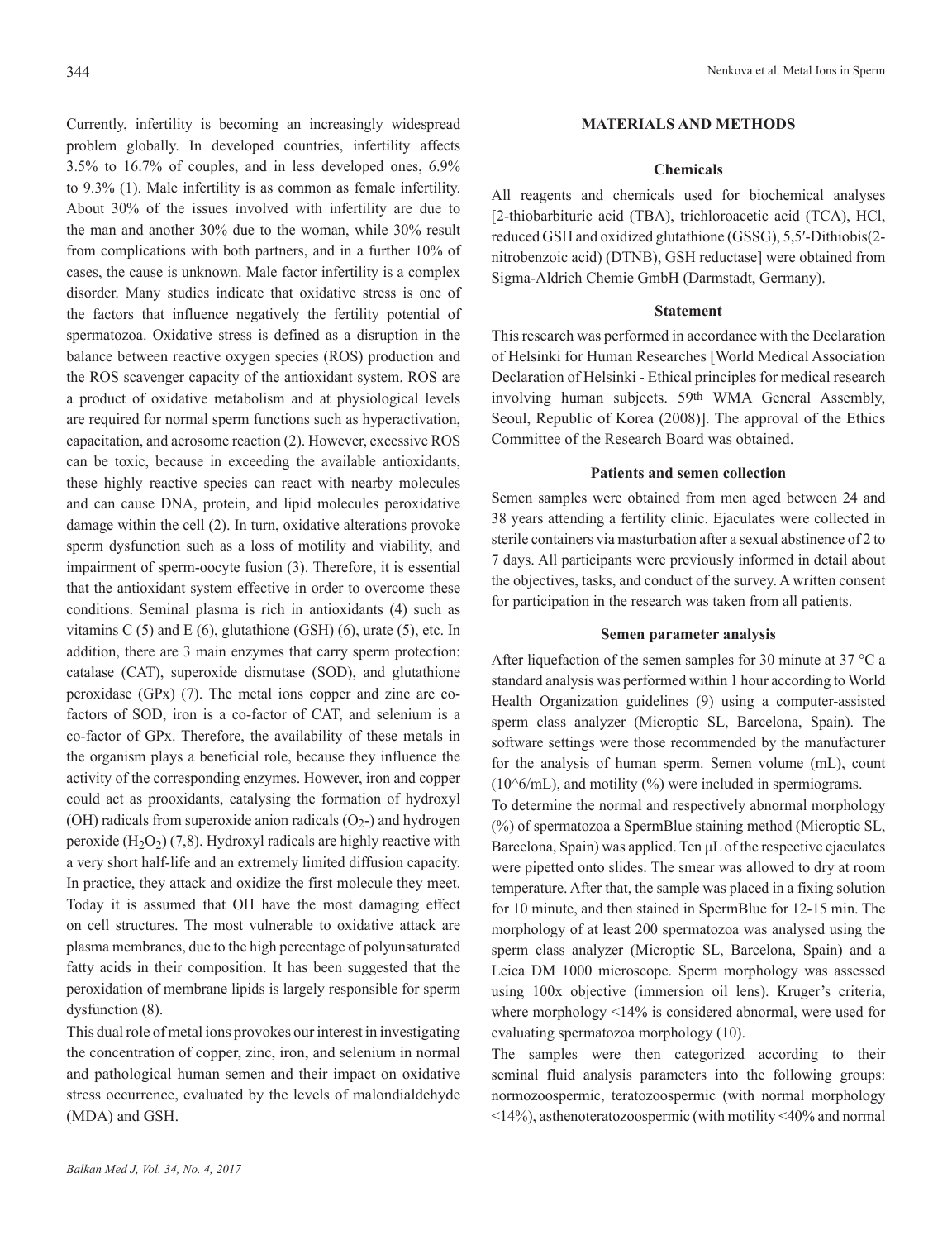morphology <14%), and oligoteratozoospermic (with sperm concentration <15 million/mL and normal morphology <14%). After semen analysis, the ejaculates were centrifuged at 3500 rpm for 15 minute to separate the seminal plasma from spermatozoa. The obtained fractions were stored at -80 °C until biochemical and elemental analyses.

# **Measurement of lipid peroxidation**

Lipid peroxidation was assessed by the quantity of the TBA reacting substances (TBARs), formed in the preparations, according to the method of Hunter et al. (11). To the semen samples (0.5 mL) were added 0.3 mL of mixture, containing 2.8% TCA + 5 M HCl + 2% TBA in 50 mM NaOH (2:1:2 v/v), which were heated at 100 °C for 15 minutes for color development. The samples were cooled and centrifuged at 1000 x g for 10 minutes. Then the resulting supernatant was separated, and the absorbance was read at 532 nm and 600 nm against appropriate blanks. The 600 nm absorbance was subtracted from that of 532 nm, because the former was considered to be a non-specific baseline. Every assay was conducted in triplicate using a Jenway 6305 Single Beam UV/Visible spectrophotometer (Bibby Scientific Ltd., Stone, Staffordshire, UK). The values were expressed in nmols MDA/ mL, using a molar extinction coefficient of 1.56x10^5 M<sup>-1</sup>cm<sup>-1</sup>.

#### **Determination of total glutathione level**

The total GSH (tGSH) was measured spectrophotometrically by the method of Akerboom and Sies (12) using DTNB. This colorimetric assay is based on the reaction between GSH and DTNB where TNB (5-thio-2-nitrobenzoic acid) is formed. TNB exhibits maximum absorbance at 412 nm. The intensity of the absorbance is proportional to the GSH level in the sample. A standard curve, prepared with known amounts of GSH, was used for determining the sample's GSH concentrations. Every assay was conducted in triplicate using a Jenway 6305 Single Beam UV/Visible spectrophotometer (Bibby Scientific Ltd., Stone, Staffordshire, UK). The values were expressed in μmol/L.

#### **Determination of Fe, Cu, Zn, and Se levels**

The iron, copper, zinc, and selenium concentrations in sperm were estimated by atomic absorption spectrophotometry,

using a Perkin Elmer Zeeman 5100PC (Perkin-Elmer GmbH, Rodgau, Germany) provided with an HGA 600 graphite furnace programmer. Seminal samples were diluted 1:50 with deionized water to determine the zinc concentration and were directly measured by flame atomic spectroscopy, whereas a graphite furnace atomic absorption spectroscopy technique was used to assess copper, iron, and selenium after 1:10 dilution with deionized water. For quality control, standard materials (Merck, Darmstadt, Germany) were used as references.

#### **Statistical analysis**

Values were presented as mean  $\pm$  standard deviation. For establishing the differences between groups an analysis of variance (one-way ANOVA) was performed, and for conducting pairways comparisons the post hoc test (Tukey test) was applied. At values of p<0.05, the differences were considered to be significant. For data analysis the Windows computing program Statistical Package for the Social Sciences "SPSS 16" (SPSS Inc., Chicago, IL, USA) was used.

#### **RESULTS**

The average values of the sperm specimen parameters from the four investigated groups are given in Table 1. A significant decrease in the semen count, motility, and percentage of normal morphology was observed in the three abnormal groups when compared to normozoospermics; there were no significant differences in seminal volume.

Significantly elevated levels of MDA were detected in the abnormal groups, as in the teratozoospermic group the level was increased threefold and in the asthenoteratozoospermic group fourfold in comparison to the normozoospermic group. The detected level of tGSH was almost twice lower in the asthenoteratozoospermic than in the normozoospermic group (Table 2). There were no significant differences between the tGSH level of the teratozoospermic and oligoteratozoospermic group.

The concentrations of the seminal trace elements are presented in Table 3. The concentration of Zn and Se were significantly lower in the three abnormal groups than in the control group. In

| <b>TABLE 1.</b> Patients' age and sperm parameters in the groups                                 |                             |                              |                                     |                                   |  |  |
|--------------------------------------------------------------------------------------------------|-----------------------------|------------------------------|-------------------------------------|-----------------------------------|--|--|
|                                                                                                  | Normo-zoospermia<br>$(n=6)$ | Terato-zoospermia<br>$(n=6)$ | Asthenoterato-zoospermia<br>$(n=6)$ | Oligoterato-zoospermia<br>$(n=6)$ |  |  |
| Age (years)                                                                                      | $36.00\pm4.55$              | $30.50\pm4.60$               | $35.50\pm0.35$                      | $37.02 \pm 3.35$                  |  |  |
| Seminal fluid volume (mL)                                                                        | $2.53 \pm 0.93$             | $2.90\pm0.07$                | $3.03 \pm 0.69$                     | $3.29 \pm 0.56$                   |  |  |
| Sperm count (million/mL)                                                                         | $101.12 \pm 18.9$           | $61.98 \pm 16.38*$           | $25.66\pm3.09*$                     | $8.57 \pm 0.43*$                  |  |  |
| Sperm motility $(\% )$                                                                           | 72.89 ± 6.79                | 59.56±4.98*                  | $37.85 \pm 3.01*$                   | $50.47 \pm 5.49*$                 |  |  |
| Sperm morphology/pathological forms (%)                                                          | $39.29 \pm 2.25$            | $98.01 \pm 4.71$ *           | $90.75 \pm 5.94*$                   | $93.79 \pm 3.15*$                 |  |  |
| Values are expressed as mean $\pm$ standard deviation; *p<0.05 compared to normozoospermic group |                             |                              |                                     |                                   |  |  |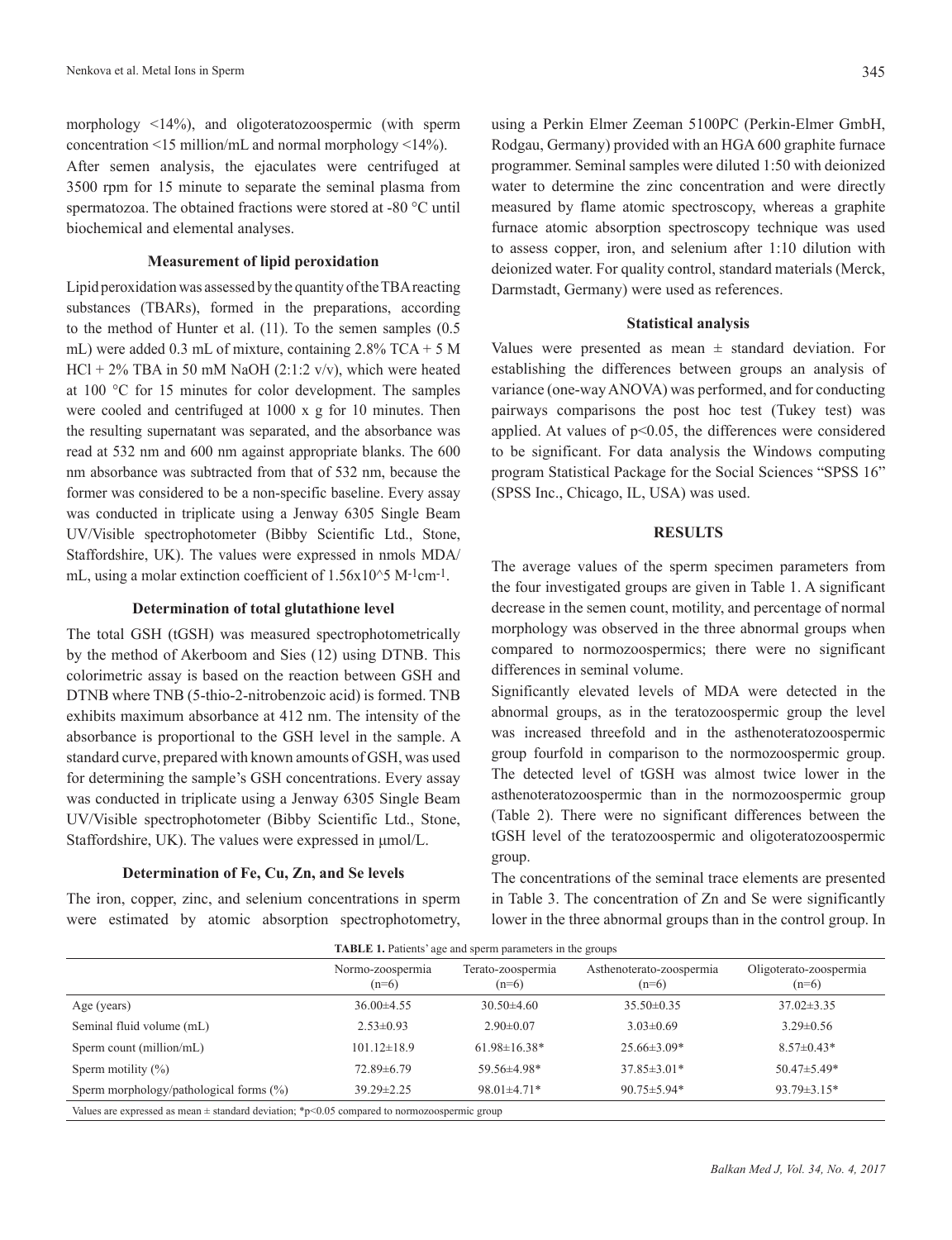|                                                                                                                                                 | Normo-zoospermia<br>$(n=6)$ | Terato-zoospermia<br>$(n=6)$ | Asthenoterato-zoospermia<br>$(n=6)$ | Oligoterato-zoospermia<br>$(n=6)$ |  |  |
|-------------------------------------------------------------------------------------------------------------------------------------------------|-----------------------------|------------------------------|-------------------------------------|-----------------------------------|--|--|
| MDA nmol/mL                                                                                                                                     | $0.92 \pm 0.06$             | $2.57 \pm 0.20*$             | $3.30\pm0.35*$                      | $1.26 \pm 0.14*$                  |  |  |
| tGSH µmol/L                                                                                                                                     | $78.13 \pm 7.00$            | $63.50 \pm 3.18*$            | $36.10\pm7.14*$                     | $56.00 \pm 8.23*$                 |  |  |
| Values are expressed as mean $\pm$ standard deviation; *p<0.05 compared to normozoospermic group, MDA: malondialdehyde; tGSH: total glutathione |                             |                              |                                     |                                   |  |  |
| <b>TABLE 3.</b> Concentration of iron, copper, zinc, and selenium in seminal plasma in the groups                                               |                             |                              |                                     |                                   |  |  |
|                                                                                                                                                 | Normo-zoospermia<br>$(n=6)$ | Terato-zoospermia<br>$(n=6)$ | Asthenoterato-zoospermia<br>$(n=6)$ | Oligoterato-zoospermia<br>$(n=6)$ |  |  |
| Iron $mg/L$                                                                                                                                     | $2.70 \pm 0.19$             | $3.05 \pm 0.24$              | $4.25 \pm 0.53*$                    | $2.90\pm0.30$                     |  |  |
|                                                                                                                                                 |                             |                              |                                     |                                   |  |  |
| Copper $mg/L$                                                                                                                                   | $136.33 \pm 10.71$          | $126.00 \pm 11.31$           | $144.00 \pm 2.83$                   | $120.20 \pm 15.32$                |  |  |
| Zinc $mg/L$                                                                                                                                     | $150.67\pm4.75$             | 127.00±12.37*                | $127.50 \pm 5.30*$                  | $120.40 \pm 13.98$ *              |  |  |

**TABLE 2.** Concentration of malondialdehyde and total glutathione in seminal plasma in the groups

Values are expressed as mean  $\pm$  standard deviation; \*p<0.05 compared to normozoospermic group

regard to Fe concentrations, they were higher in the abnormal groups, but a significant difference was registered only between the asthenoteratozoospermic group and normozoospermic group  $(4.25\pm0.53 \text{ vs } 2.70\pm0.19 \text{ mg/L})$ . We did not find significant differences in the level of Cu between the tested groups.

From the studied trace elements, only Fe demonstrated a significant positive correlation with the MDA level  $(r=0.666,$ p=0.018) and a negative significant correlation with the tGSH level (r=-0.689, p=0.013). The seminal tGSH level correlated positively with sperm motility (r=0.589, p=0.044).

# **DISCUSSION**

Trace elements play an essential role in all aspects of human physiology, including reproduction. Metal ions, among their many other functions, play essential roles in about one-third of enzymes (13). In terms of the pro-/antioxidant balance in the organism, the metal ions copper, zinc, iron, and selenium are very important, acting as co-factors of the antioxidant enzymes Cu, Zn-SOD, CAT, and GPx, respectively. Thus their availability in the organism should play a beneficial role, because their presence determines the respective antioxidant enzyme activity. However, iron and copper could act as prooxidants, inducing oxidative damage of the cell compounds. On the one hand, iron is a co-factor of catalase, the enzyme that catalyses the decomposition of hydrogen peroxide. Many authors have recognized  $H_2O_2$  as the most toxic oxidizing agent for human spermatozoa (3). Therefore the decomposition of  $H_2O_2$  is essential for preventing its toxic effect. Khosrowbeygi et al. (14) found a significantly lower catalase activity in patients with asthenozoospermia, asthenoteratozoospermia, and oligoasthenoteratozoospermia than in normozoospermic males. They concluded that the decreased seminal plasma catalase activity could be associated

with poor sperm quality. On the other hand, it is well known that trаnsition mеtal ions such as iron and copper can generate the highly reactive hydroxyl radicals in the presence of  $H_2O_2$ and  $O_2$ - (Haber-Weiss reaction) or  $H_2O_2$  (Fenton reaction) (7). A high concentration of iron has been found in whole semen - about 500 μg% - and the concentration in seminal plasma was reported as 315  $\mu$ g% (between 265 and 365  $\mu$ g%) (15), both obtained from normal fertile men. In comparison, the total iron in blood plasma is about 100 μg% (16). Our findings correspond to the above-mentioned concentrations with a mean value of 270 μg% (2.7 mg/L) iron in the seminal plasma. We found an increase of iron levels in the asthenoteratozoospermic versus the normozoospermic group, but there was no significant correlation between iron concentration and either sperm motility, morphology, or concentration. Skandhan et al. (15) reported cases with a much higher iron concentration, accompanied by motility of less than 10%. Huang et al. (17) also detected higher levels of iron in asthenospermic men than in normal controls, which were accompanied by higher levels of MDA. The authors observed a negative correlation between the MDA concentration and sperm motility in the abnormal groups  $(r=0.28, p<0.05)$ , but with no association among trace elements and MDA in seminal plasma. The incubation of human sperm with  $Fe<sup>2+</sup>$  led to a significant reduction of the sperm motility at 5 ppm and an increase of MDA levels (18). These results suggest that increased lipid peroxidation in response to elevated  $Fe<sup>2+</sup>$  levels may inhibit sperm motility. Our findings showed a significant positive correlation between the iron concentration in the samples and the lipid peroxidation, as well as a negative correlation between iron concentration and the tGSH level. The high MDA level and low tGSH level could be one of the causes of decreased motility and increased percentage of abnormal spermatozoa. MDA is an end product of lipid peroxidation and serves as an important tool in the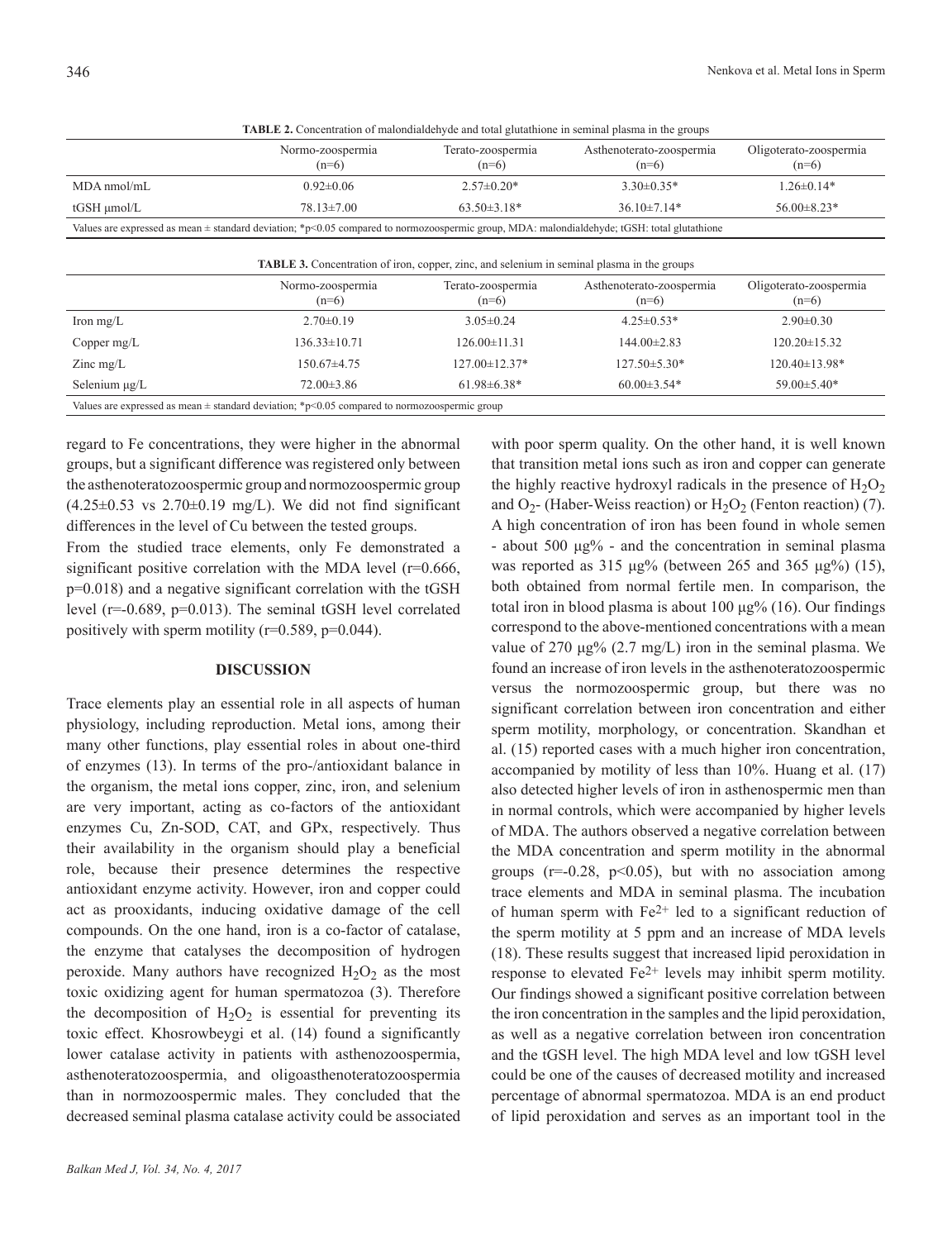measurement of lipid peroxidation. It is well known that spermatozoa are more susceptible to lipid peroxidation than other cells. There are two reasons for this: 1) during the final stages of spermatogenesis they discard most of their cytoplasm, along with cytoplasmic defence enzymes like CAT and SOD, and 2) their plasma membrane is rich in polyunsaturated fatty acids. There is a lot of evidence that MDA concentration is negatively associated with sperm motility, concentration, and normal morphology, and exhibits an inverse relationship with sperm-oocyte fusion (19). GSH is considered to be a major antioxidant within the cells. It is a co-factor required for the activity of GPx, which directly binds to ROS via its free sulphydryl groups. The presence of GSH in the extracellular space has a protective effect on the sperm plasma membrane, since it can detoxify cytotoxic aldehydes generated during lipid peroxidation (20). Significantly higher GSH levels have been detected in normozoospermic men than in groups with sperm defects and a significant relationship between seminal GSH and sperm motility (20) has been suggested - observations similar to our results. In turn, GPx is a selenoprotein and in fact the importance of Se in mammals is due to its role as a prosthetic group in the catalytic sites of the enzyme. Although we did not find any correlations between Se content, sperm parameters, and oxidative status, many authors have demonstrated a negative effect of low levels of seminal Se on the number and motility of spermatozoa (20). It has been shown that both Se (21) and Zn (22) play an essential role in testicular growth processes, testosterone secretion, and spermatogenesis. Zn concentration is high in seminal plasma and exceeds the blood mean values 30 times (23). Significant differences in seminal Zn concentrations have been detected between fertile and infertile men. This metal is a co-factor of Cu, Zn-SOD and it was supposed that the reduction in Zn concentration disrupted antioxidant defence, making the spermatozoa more susceptible to oxidative damage of membrane lipids, proteins, and DNA (24). Therefore the positive relationship between increased seminal Zn content and sperm production, motility, and morphology is reasonable. In fact, in the molecule of Cu,  $Zn-SOD$ ,  $Zn<sup>2+</sup>$  has a structural, stabilizing role, while in the catalytic activity  $Cu^{2+}$  is directly involved. SOD is one of the most important antioxidative defence enzymes. It catalyses the conversion of superoxide radicals to  $H_2O_2$ , which in turn could be degraded by GPx or catalase to the harmless oxygen molecule and water. This mechanism prevents the lipid peroxidation of the plasma membrane. If it is impossible to eliminate  $H_2O_2$  from the cell, it can interact with a trace metal ion and generate the highly reactive OH radicals. Therefore the action of SOD should be conjugated with that of catalase or GPx to prevent the  $H_2O_2$  action (25).

In regard to copper concentration, a number of animal and human studies found an inverse association between high Cu levels and semen quality (17,26). On the other hand, the concentration of Cu could influence the activity of coppercontaining enzymes such as SOD. Abdul Rasheed (27) suggested a direct relationship between the level of copper in seminal plasma and the activity of SOD. In azoospermic patients he observed a significant decrease in the levels of seminal plasma copper that may lead to a concomitant decrease in SOD activity. Thus the decreased copper content may be considered an important mechanism of increased oxidative stress in azoospermic semen. Therefore maintenance of the microelements balance is crucial because both deficiency and excess may have negative consequences.

The studied elements (Fe, Cu, Zn, and Se) belong to the group of microminerals. Along with vitamins, they are regarded as the main class of micronutrients in the diet. Several studies have reported an improvement of sperm quality and increase of pregnancy rates when men changed the diet or took certain vitamins and micronutrients (28). Therefore a better comprehension of the trace elements' mechanism of action and their effects on male fertility would contribute to the medication of male infertility. The levels of trace elements in the normozoospermic group as well as in various categories of abnormal sperm should be well identified, because both a deficiency and excess of these elements can disrupt the biological equilibrium and impact on fertility. Respectively an imbalance on one side or another could be restored with appropriate treatment. We detected a nearly significant correlation between age and Se ( $r=0.545$ ,  $p=0.067$ ), as well as between Zn and morphology ( $r=-0.513$ ,  $p=0.088$ ), that required a further study with a larger number of people.

In conclusion, our results established alterations in the concentration of iron, zinc, and selenium in abnormal groups compared to normozoospermic group. These trace elements act as co-factors of the antioxidant enzymes CAT, SOD, and GPx, respectively, and their availability could affect the oxidative status of sperm. In addition, iron could act as a prooxidant via Fenton reaction. The impaired oxidative balance of spermatozoa could contribute to poor sperm motility and morphology, since in all abnormal groups an increased lipid peroxidation and decreased tGSH levels were detected. We found a significant correlation between the Fe levels and the tested markers of oxidative stress. Further research on the relationship between antioxidant enzyme activities and the level of their trace elemental co-factors in semen as well as their impact on the sperm parameters is required. Improved knowledge about the role of trace metals in male infertility could be useful in overcoming this serious problem in our contemporary life.